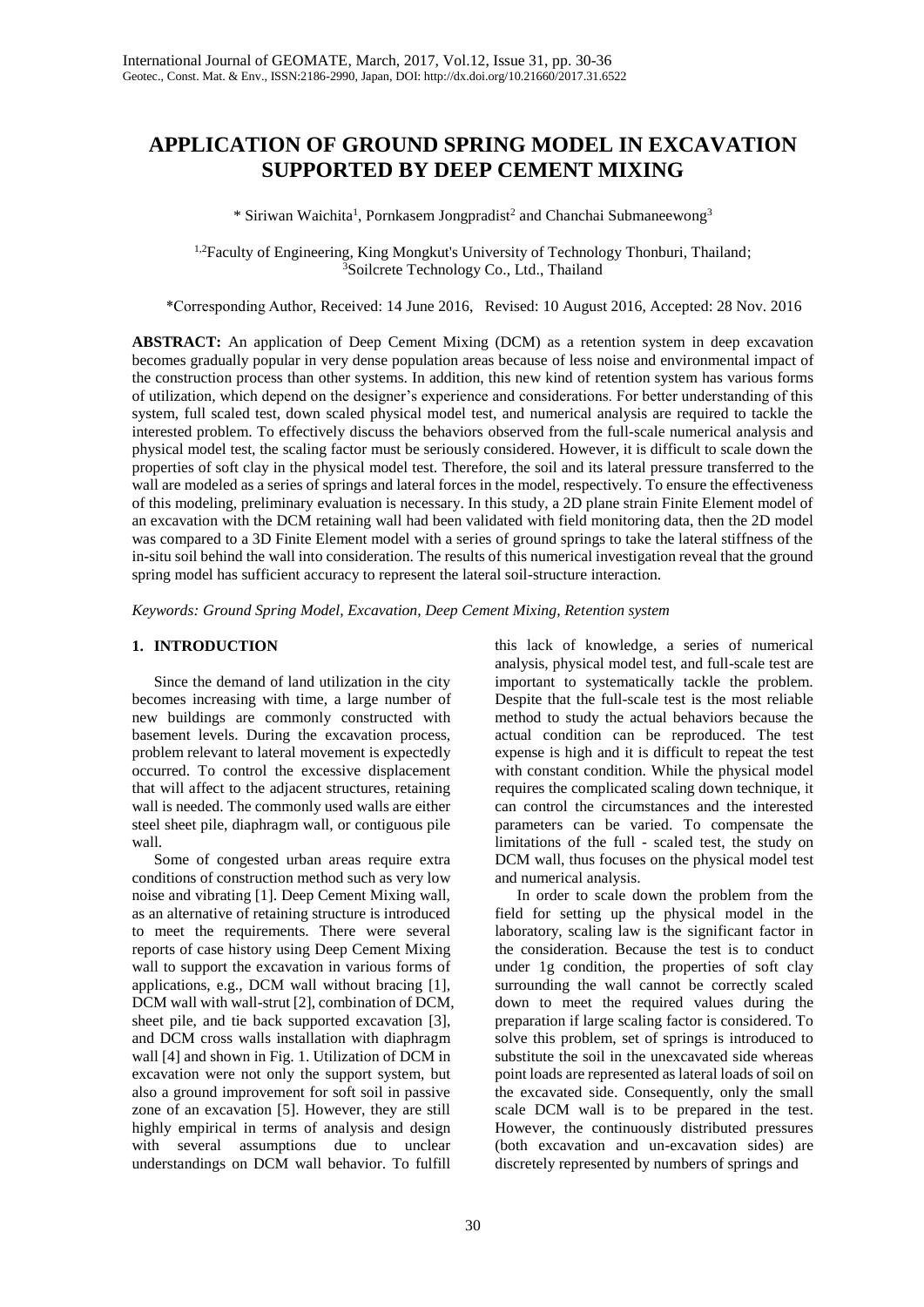

a) DCM wall without bracing [1] b) DCM wall with wall-strut [2] c) DCM with tie-back sheet pile wall [3] d) Diaphragm wall with DCM Cross wall [4]

Fig. 1 Various patterns of DCM wall used in case histories.

point loads in the physical model tests. It is thus necessary to evaluate the effect of numbers of springs and point loads on the model accuracy. Moreover, the minimum require numbers of both springs and point loads are preferred to minimize the effort during the preparation and test. To achieve this, preliminary analysis of DCM wall excavation using ground spring model in comparison to conventional continuum mechanics is carried out in this study. In the analyses with ground spring model, numbers of springs and point loads are varied and the results are discussed with those from the finite element analysis on the basis of same excavation problem.

## **2. 2D NUMERICAL ANALYSIS OF THE REFERENCE CASE STUDY**

The excavation with un-braced DCM wall was adopted to validate 2D numerical model used as a reference in this study. The excavation was constructed in Bangkok subsoil as shown in Fig.2 that the soil stratum consists of 2.5 m thick fill crust overlying 13.5 m thick soft clay. Stiff clay layer started at a level of -16.00 m with the thickness of 5 m. There is 1 m of clayey sand, sandwiched between the stiff clay layer and 12 m thick very stiff clay. The excavation was conducted to the maximum excavation depth and width of 5 m and 27 m, respectively. Three rows of 1 m in diameter deep cement columns were overlapped for the 2.8 m wide DCM block pattern wall with a depth of 15 m. The walls were installed by a jet grouting method with a cement content of 250 kg/m3 of soil to obtain the designed unconfined compressive strength of 1200 kPa at curing time of 28 days. During the construction process, horizontal movements along wall depth were observed by inclinometer for construction control and the validation.



Fig. 2 Geometry and mesh of 2D plane strain model.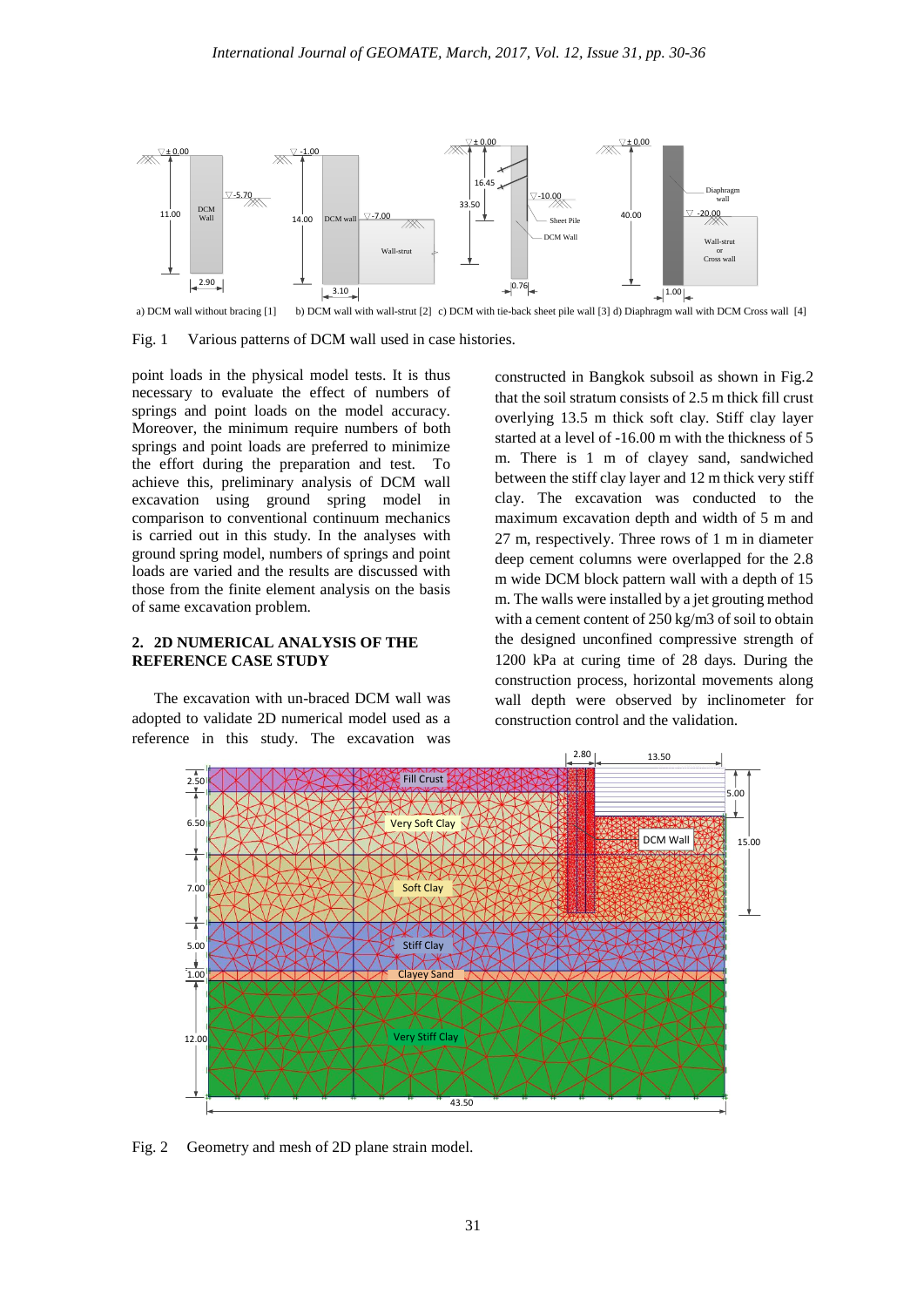| Materials         | Model      | c'          | $\phi$   | $E_{\mu}$ | $E_{50}^{ref}$ | $E_{oed}^{ref}$ | $E_{ur}^{ref}$ | G<br>max | $\gamma_{0.7}$ | $\upsilon$<br>ur |
|-------------------|------------|-------------|----------|-----------|----------------|-----------------|----------------|----------|----------------|------------------|
|                   |            | kPa         | deg      | MPa       | MPa            | MPa             | MPa            | MPa      |                |                  |
| <b>DCM</b>        | MC         | $c_u = 600$ | $\Omega$ | 300       |                |                 |                |          |                |                  |
| <b>Fill Crust</b> | MC         | $cu=60$     | $\Omega$ | 42        |                |                 |                |          |                |                  |
| Very Soft         | <b>HSS</b> |             | 21       |           | 7.2            | 7.2             | 36             | 72       | $1x10^{-3}$    | 0.2              |
| Clay              |            |             |          |           |                |                 |                |          |                |                  |
| Soft Clay         | <b>HSS</b> | 1           | 22       |           | 12.2           | 12.2            | 48             | 75       | $8x10^{-4}$    | 0.2              |
| <b>Stiff Clay</b> | <b>HSS</b> | 15          | 26       |           | 45             | 45              | 150            | 170      | $1x10^{-5}$    | 0.2              |
| Clayey Sand       | MC         | $\Omega$    | 36       | $E' = 80$ |                |                 |                |          |                |                  |
| Very Stiff        | <b>HSS</b> | 40          | 26       |           | 80             | 80              | 300            | 350      | $1x10^{-5}$    | 0.2              |
| Clay              |            |             |          |           |                |                 |                |          |                |                  |

Table 1 Materials Properties

Note: MC was stand for Mohr Coulomb Model, and HSS was Hardening Soil Model with Small Strain.  $p_{ref} = 100$  kPa, and m=1for all materials using HSS.

Due to the symmetrical geometry of the excavation, half of the problem was modeled in plane strain condition using PLAXIS 2D software as shown in Fig. 2. The soil parameters were obtained from experimental and empirical data, listed in Table 1. Since the excavation was completed within less than 3 months, undrained analysis was used in the simulation. A retaining wall was classified as a small strain characteristic structure [6]. Numerical simulation of various cases of deep excavation in Bangkok subsoil revealed that the excavation simulation by using the Hardening soil model with small strain (HSS) provided high accurate results [7]. The HSS was thus adopted to represent the soft to stiff clay behaviors, while Mohr Coulomb model (MCM) was selected for fill crust, clayey sand and DCM wall. The excavation was simulated following the actual construction sequence. Figure 3 showed the comparison between analysis results and field observation of wall horizontal displacements occurred at the final level of excavation. It is seen from the figure that good prediction was provided in the validation, the analysis by 2D plane strain model together with the parameters used can reasonably use as a reference model.

### **3. 3D NUMERICAL ANALYSIS WITH GROUND SPRING MODEL**

Although field case study is the most reliable method to study the structural behaviors, it cannot provide the failure state of excavation and vary the influence parameters. Therefore, the physical model test is preferable to overcome these limitations. In case that the test will be carried out in the laboratory under 1g condition, the scale down technique must be involved. Modeling of the studied problem is composed of DCM wall, surrounding clay layer, and earth pressure. Due to the fact that the height of wall in physical model is limited by the ceiling of

the room and device capacity, the scaling factor must be large enough to scale down the actual 15 m high wall in laboratory test. The difficulties in the preparation of correctly scaled down clay layer thus occur. An idea of using set of springs and point loads instead of clay both sides of the scaled down wall was introduced and it is called as "ground spring model". The set of springs and point loads are discretely applied on the wall. To do a feasibility study and ensure that this model can represent the excavation work, therefore the preliminary analysis of using the idea of ground spring model in excavation is performed.

The validated 2D model of field case study and input parameters in previous section were used as references in this analysis. ABAQUS program was utilized for a three dimensional analysis of a unit cell excavation. Mohr Coulomb Plasticity was employed for DCM wall properties.



Fig. 3 Calibration of horizontal displacement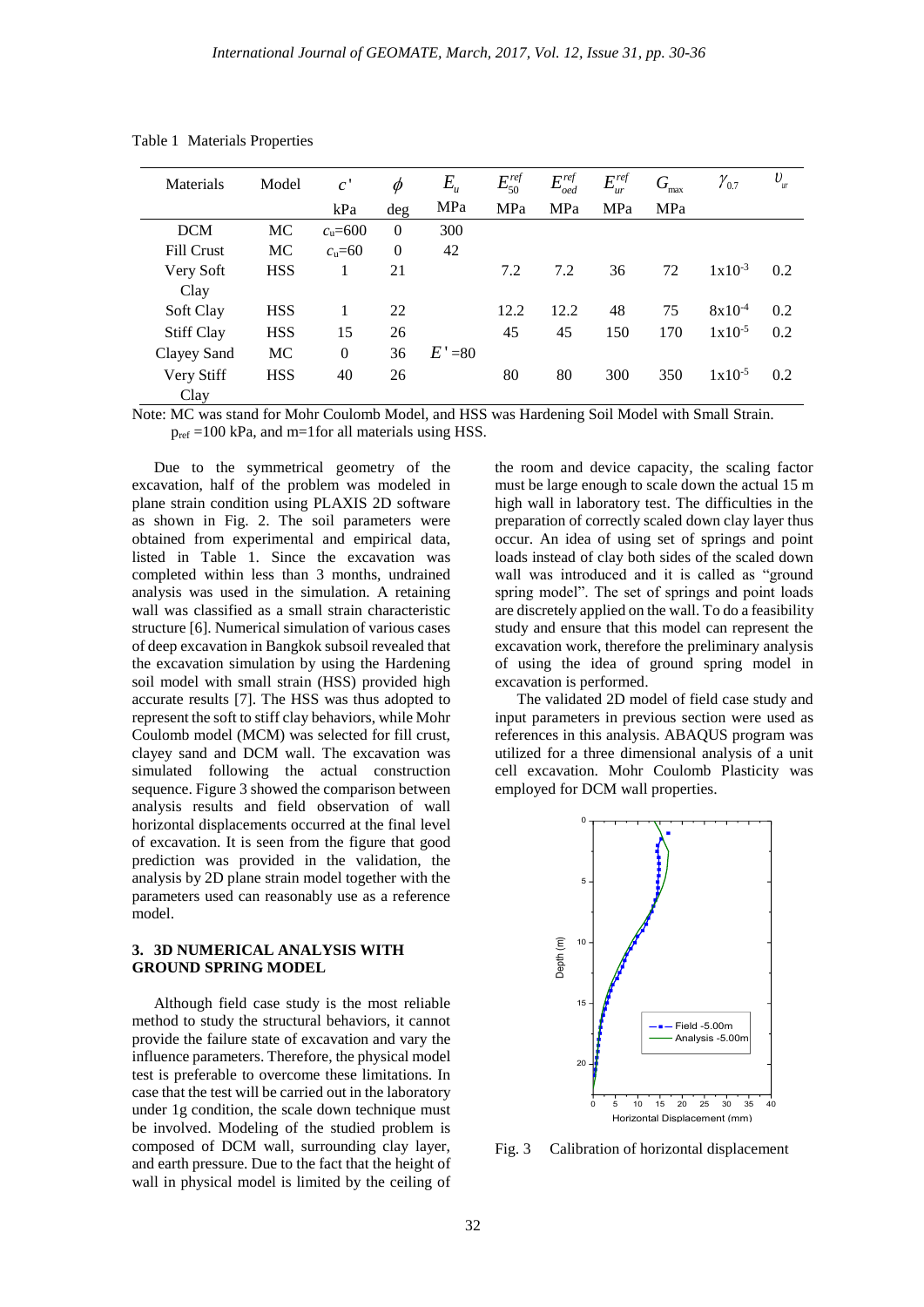

Fig. 4 Comparison of models in parametric study of spring quantities; (a) 8 springs case, (b) 10 springs case, and (c) 12 springs case.

To reduce complexities of the problem, the soil layers are simplified as homogeneous layer in both of 2D and 3D models. Set of point loads was calculated from earth pressure of soil, which were varied in each excavation sequence. In the same manner, stiffness of spring in Eq. (1) is depended on horizontal subgrade reaction value and interval length. Vesic's equation [8] was adopted for horizontal subgrade reaction calculation as shown in Eq. (2). Basis of horizontal subgrade reaction was applied in laterally loaded piles [9] and excavation [10]

$$
K_h = k_{sh} \times B \times L \tag{1}
$$

$$
k_{sh} = \frac{0.65E_s}{B(1 - v^2)} \sqrt[12]{\frac{E_s B^4}{E_w I_w}}
$$
 (2)

| Which | K <sub>h</sub> | : Horizontal stiffness of spring |
|-------|----------------|----------------------------------|
|       | $k_{sh}$       | : Horizontal subgrade reaction   |
|       | B              | : Width of wall                  |
|       | L              | : Interval length of spring      |
|       | $E_{s}$        | : Soil's elastic modulus         |
|       | $\mathbf v$    | : Poisson's ratio of soil        |
|       | $E_{w}$        | : Wall's elastic modulus         |
|       | $I_{w}$        | : Wall's moment of inertia       |
|       |                |                                  |

The purposes of this analysis are not only to check the reliability of spring model but also to be a prototype in the down-scaled physical model test. Parametric study of spring quantities was thus conducted. Figure 4 shows a comparison of each case in the parametric study including modeling with 8 springs, 10 springs, and 12 springs. As the wall depth is kept constant, an interval length of springs is varied by number of springs. Three different interval lengths of springs including 1.25 m, 1.67 m, and 2 m, was considered in the models. Rigid plate was used to improve the interaction between springs or loads to DCM wall. Assembled model was shown in Fig. 5, composing of rigid<br>plates tied with springs in the ground plates tied with springs in the (unexcavation) side and rigid plates tied with point loads in the excavation side. Following to the construction sequences, each spring was removed to simulate an excavation of soil layer. The final level of excavation was located at 5 m from wall top.



Fig. 5 Assembled model and mesh of 3D with ground spring model.

#### **4. RESULTS**

In this section, the analysis results from groundspring model with different numbers of springs and point loads are compared together with that of the result from 2D plane strain continuum analysis. The results to be shown and discussed include horizontal displacement, principal and shear stresses. It is noted again that all analyses consider the same problem under homogeneous soil layer.

Horizontal displacement, a common parameter used in excavation monitoring, was shown in Fig. 6.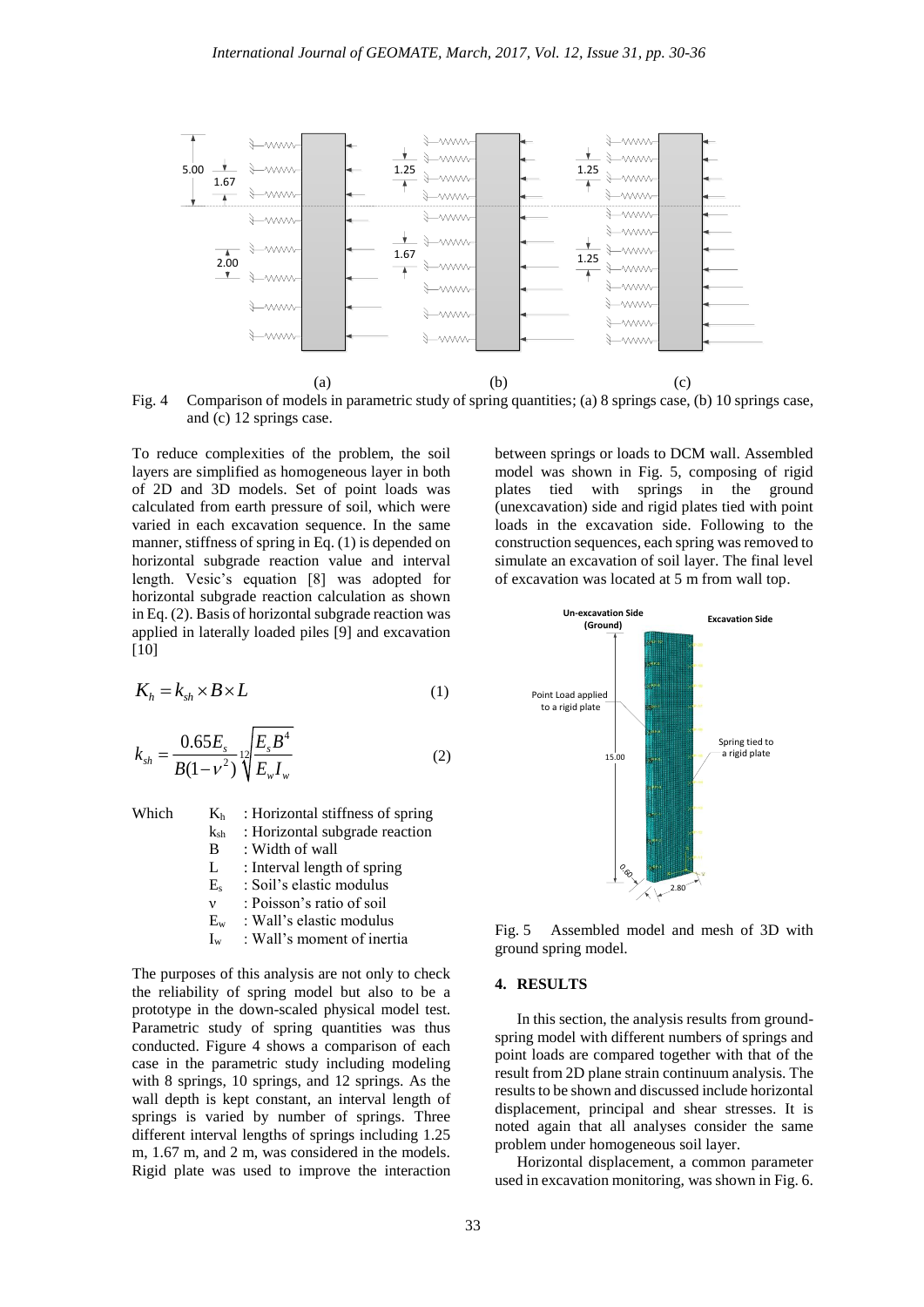

Fig. 6 Horizontal displacement results.

It is seen from the figure that all cases with ground spring model represent a good tendency with the reference 2D continuum analysis. Not only the shape of horizontal displacement profile that are resemble, the predicted values are also in the same order with results from 2D analysis. The maximum horizontal displacement occurred at the top and decreased with depth. The inflection point of the horizontal displacement profile of all cases appear at the depth of about 5 m which is the excavation level. Among three cases of ground-spring analyses, the horizontal displacement decreases with increasing number of springs. However, only drastic increase of horizontal displacement was observed when spring quantity was changed from 8 to 10. In contrast, insignificant change can be seen in the region below the excavation level when the number of springs increased from 10 to 12. This implies that 10 springs are sufficient, for this case study, to simulate the DCM wall excavation.



Fig. 7 Major principal stress at center of the wall.



Fig. 8 Minor principal stress at center of the wall.

Considering at the center of wall thickness, the predicted major and minor principal stresses from three analysis cases by ground-spring model gave the same tendency with continuum analysis results as shown in Figs. 7-8. All analysis cases yield similar results, particularly for the depth located above the final excavation level. The results between 8 and 10 springs cases for the depth located below the excavation level was slightly different but almost the same value was obtained when increasing the number of spring from 10 to 12. This observation also suggests that the minimum required number of spring is 10. The maximum shear stress distribution along the wall height is shown in Fig. 9. The predicted results from all cases have good agreement to that from continuum analysis except those in the range of 5 m below excavation level. For the depth above excavation level, all cases gave nearly the same value. The results below the excavation level were much different from that of the continuum analysis. The predicted results by soil-spring model between using 10 and 12 springs were very close.



Fig. 9 Maximum shear stress at center of the wall.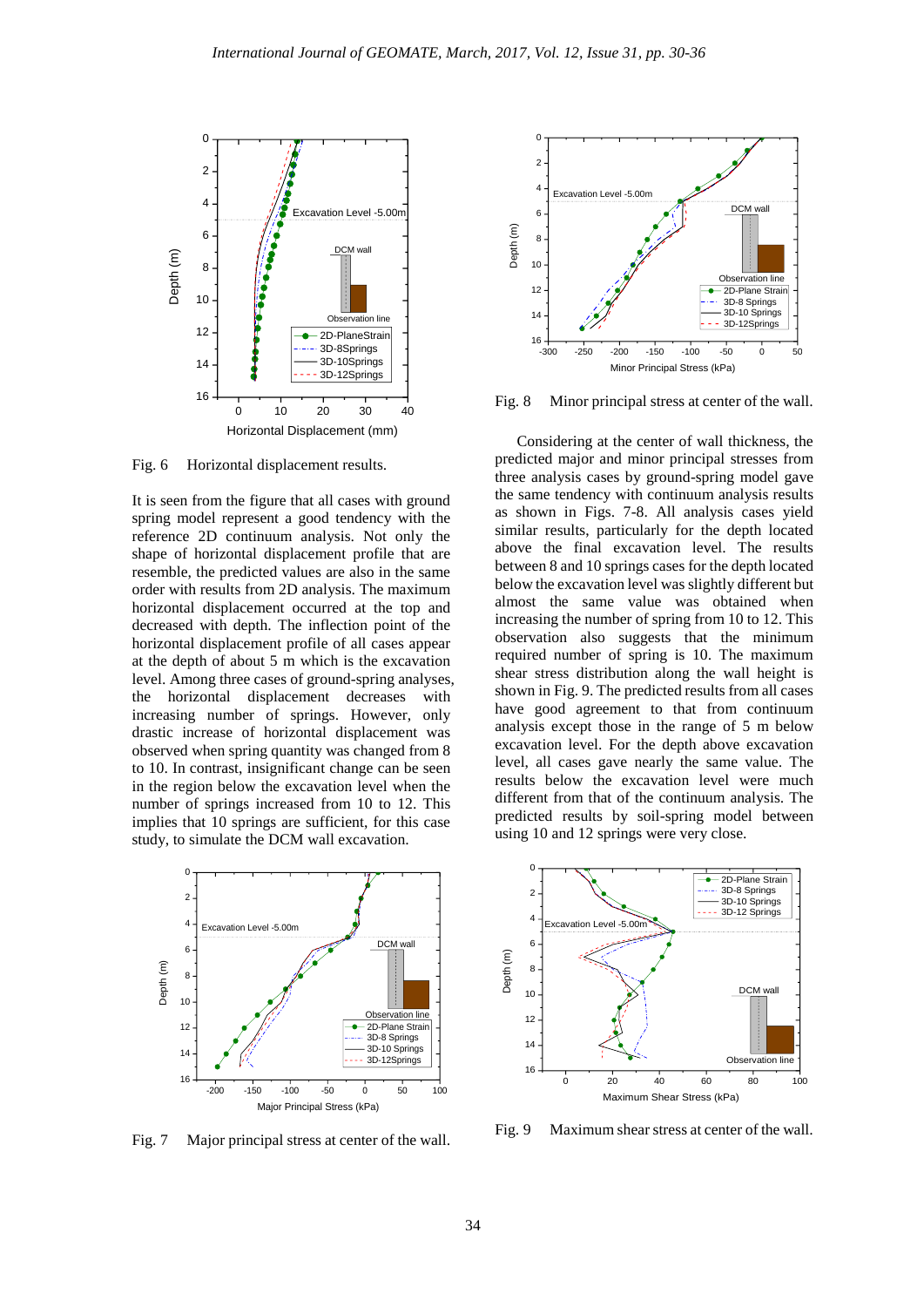

Fig. 10 Vertical displacement along excavation width from 2D continuum analysis.



Fig. 11 Maximum shear stress at center of the wall and effect of soil heave.

Since the excavation process reduces overburden pressure, vertical displacement results of 2D plane strain analysis (Fig. 10) showed that soil heave occurred at the excavated side of the wall. Note that, the 3D model with soil-spring does not consider this effect. In real practice, some counter measures, such as concrete lean, are utilized to suppress this adverse effect. Reanalysis of 2D continuum model with applying the overburden pressure back to the excavated level was performed and the comparison was shown in Fig. 11. When soil heave was eliminated, the maximum shear stress decreases to the same way of the 3D model results. The investigation prove that, if the effect of soil heave was eliminated or sufficiently minimized, the ground spring model can capture the shear stress distribution in the DCM wall.

## **5. CONCLUSION**

A case study of Deep Cement Mixing wall as a retaining structure in deep excavation work in Bangkok subsoil was numerically simulated under

2D plane strain assumption and 3D approach using ground-spring model. The 2D simulation was validated by field observation using the monitored horizontal displacement of the wall. Then the 2D simulation can be used as a reference case to verify the proposed analysis method using the ground spring model. The model is composed of a set of springs representing the ground in front of the wall (excavated side) and a series of point loads representing the lateral ground pressure applied to the wall (unexcavated side). Analyses by varying number of springs were carried out and both stress and deformation were observed in the study. According to the investigated results, the groundspring model can reasonably reproduce the stressed induced in the wall as well as wall deflection behavior. Notwithstanding, the reproduced stresses in the wall can be much altered if the soil heave at the excavation bottom occurred. Under the reference excavation case, the minimum required number of springs is 10.

## **6. ACKNOWLEDGEMENTS**

The authors gratefully acknowledge support from Research and Researchers for Industries (RRi) and The Thailand Research Fund (TRF) under contract grant PHD57I0076. In addition, the authors also extend their appreciation to the Office of the Higher Education Commission for granting financial support through the HigherEducation Research Promotion and National Research University (NRU) Project of Thailand.

#### **7. REFERENCES**

- [1] Tanseng P, "Soil-cement column wall without Bracing for Mat Foundation Construction in Bangkok Sub-Soils", in Proc. 14th Asian Regional Conference on Soil Mechanics and Geotechnical Engineering, 2011.
- [2] Tanseng P, "Soil-cement column wall with wall-strut to minimize ground movement for a road tunnel construction in Bangkok subsoil", in Proc. 38th Int. Conf. At World Tunnel Congress, 2012.
- [3] Yang DS, "Soil-Cement Walls for Excavation Support", in Proc. Int. Conf. On Earth Retention Systems, 2003.
- [4] Ou CY, Hsieh PG, and Lin YL, "A Parametric Study of Wall deflections in Deep Excavations with the installation of cross walls", Computers and Geotechnics, Vol.50, pp. 55-65.
- [5] Pavan A, and Tamilmani T, "Numerical Analysis on the Effect of Jet Grout Piles on an Excavation Located in an Urban Area", Int. J. of GEOMATE, Vol.8, No.1, March 2015, pp. 1167-1171.